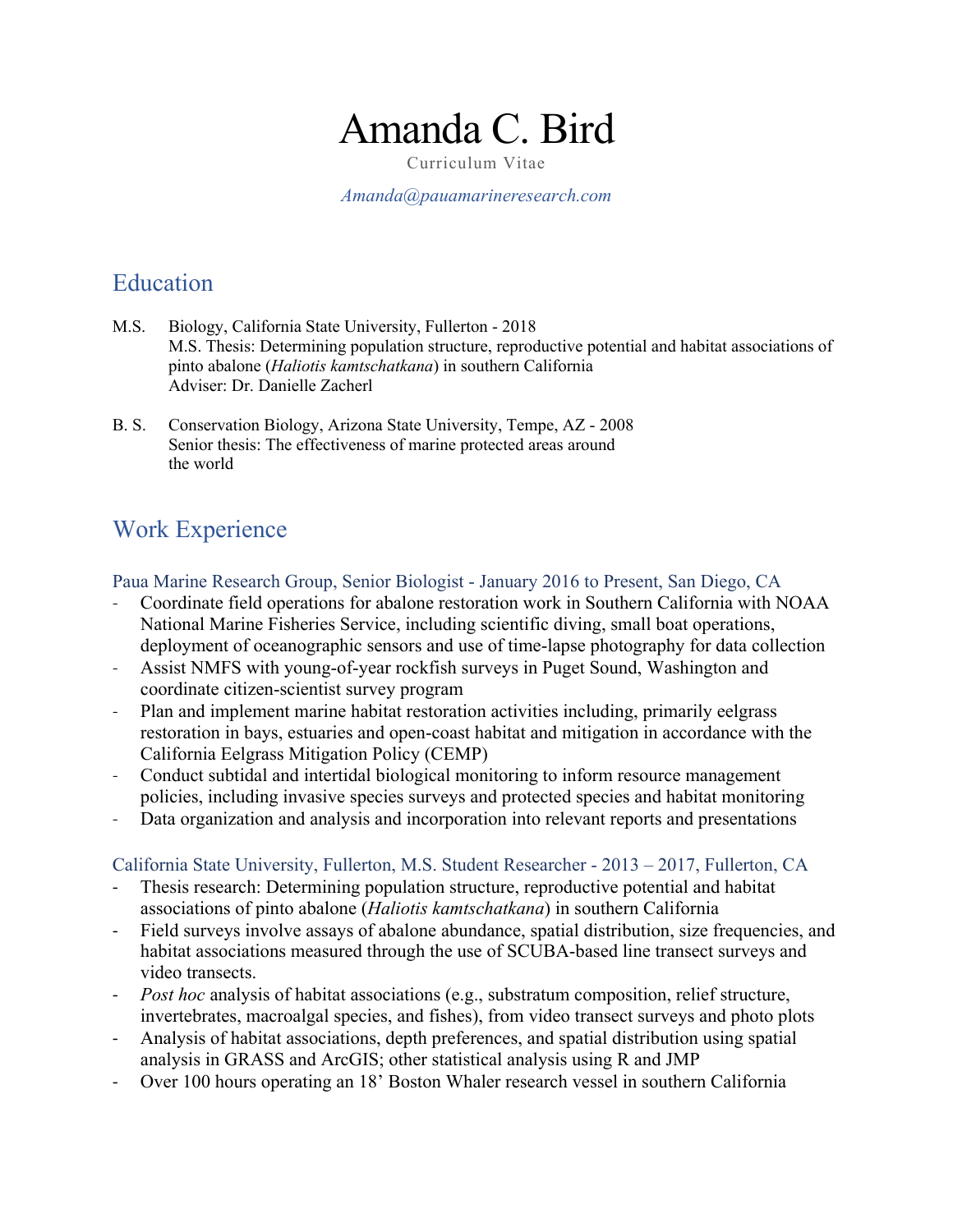- Coordinating, training and supervision of 12 dedicated American Academy of Underwater Sciences (AAUS) volunteer scientific divers
- Purchase and maintenance of all diving and boating-related equipment and supplies including diving equipment and tanks, survey supplies, annual dive gear maintenance, and boat safety supplies (e.g., PFDs, First Aid, Oxygen)
- Obtained over \$28,000 in grant and scholarship funding for this project

#### Tierra Data, Inc., Biological Technician – 2015 to 2017, Escondido, CA

- Project-based field work associated with U.S. Navy marine biological assessments in San Diego Bay and at San Clemente Island
- Eelgrass habitat impact assessments and mitigation planning
- Sensitive and endangered species' monitoring for in-water construction projects
- Sediment and water quality sampling
- Marine mammal monitoring in association with in-water construction projects

#### Coastal Resources Management, Inc., Biological Technician – 2009 to 2016

- Impact assessments for kelp forest, rocky reef, intertidal, bay/estuarine mudflat, eelgrass and salt marsh habitats and sensitive/endangered species
- Surveys of eelgrass density, percent cover, and associated epifaunal diversity and abundance to inform mitigation and restoration efforts
- Water quality/light sensor deployment and maintenance YSI, Apogee PAR meters, and HOBO remote temperature/light loggers
- Field collection, processing, and quality analysis of fresh and saltwater samples using SCUBA or methods from boat using Van Dorn water samplers and Ekman/Ponar/Van Veen grab samplers
- Collection of bay sediment for toxicity testing
- Underwater seagrass habitat mapping using surface-supplied air and OTS Guardian underwater communication mask systems
- Kayak-based GPS mapping of eelgrass areal cover
- Eelgrass collection, transport, and transplantation in bay/estuarine habitats
- Eelgrass transplantation using novel techniques including hand-bundling, Transplanting Eelgrass Remotely with FrameS, and Buoy-Deployed Seeding methods
- *Caulerpa* surveys

#### National Park Service, Seasonal Biological Technician (GS-04) – 2015, Ventura, CA

- Seasonal position performing kelp forest surveys at 33 long-term monitoring sites at each of the Channel Islands (San Miguel, Santa Rosa, Santa Cruz, Anacapa and Santa Barbara Island)
- Bi-monthly, multi-day (typically 5 or less) research cruises on a 60ft research vessel with 10 biologist/divers and up to five dives per day in water temperatures ranging from 50-72°F
- Collected data on population dynamics of over 150 kelp forest community species using SCUBA and surface-supplied air diving techniques
- Fish, invertebrate, and benthic composition band transects, quadrats, random point contacts, video transects, fish transects, size-frequency measurements, and photo/video documentation in kelp forest/rocky reef habitats
- Data entry, QA/QC, analysis, and reporting
- Maintenance and organization of dive gear, sampling equipment, and NPS research vessel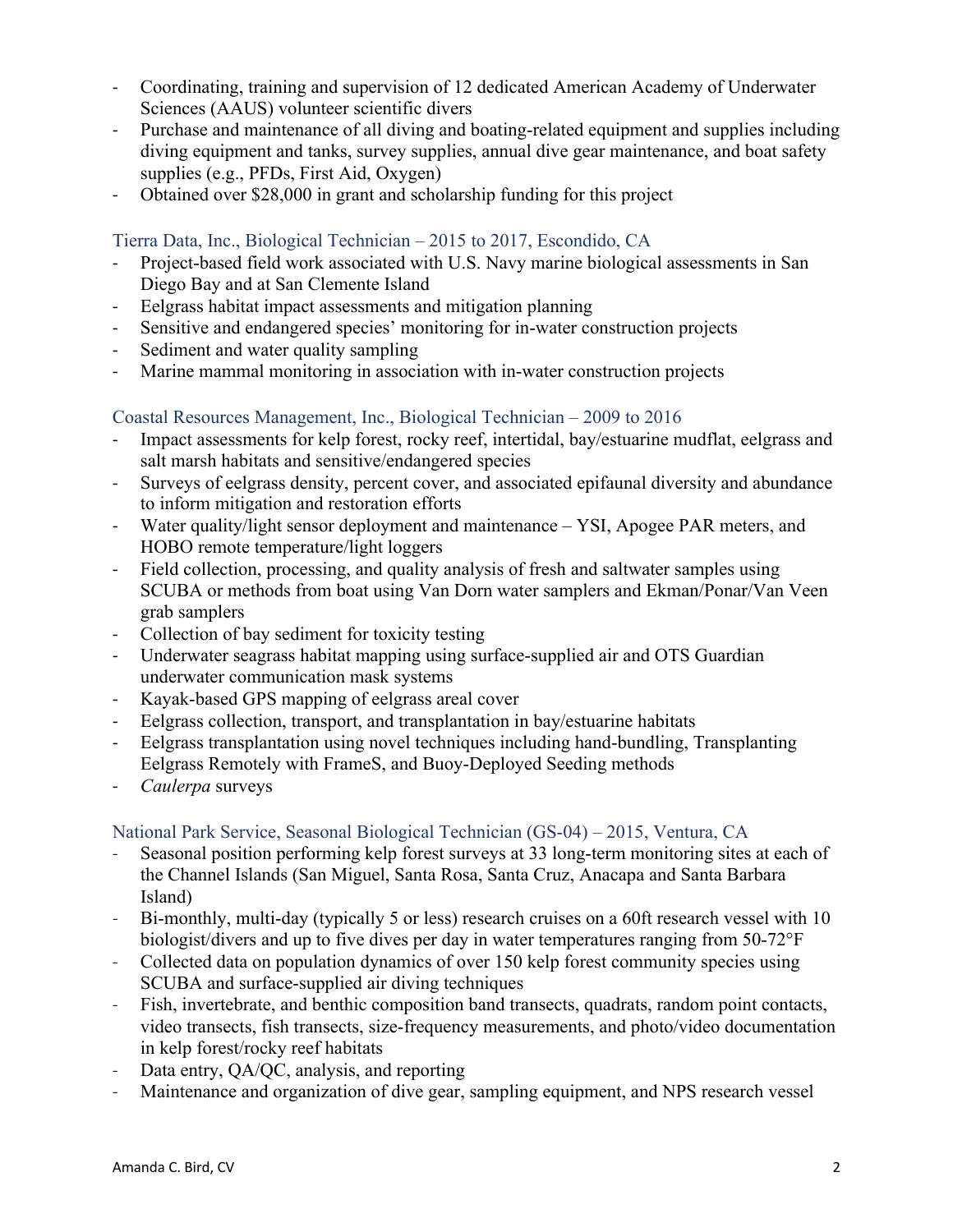#### Orange County Coastkeeper, Marine Restoration Coordinator – 2009-2014, Costa Mesa, CA

- Designed and implemented a four-year, community-based eelgrass (*Zostera marina*) restoration project in Newport Bay, Newport Beach, CA using eelgrass survey and water quality sampling methodologies used as a Marine Biologist for Coastal Resources Management, Inc.
- Oversaw a team of scientific volunteer divers to collect epipodial tissue samples from green abalone (*Haliotis fulgens*) in nearshore kelp forests in Orange County in order to examine the genetic structure of green abalone in the southern California Bight in coordination with federal and state agencies, academic institutions and other non-profits
- Assisted Dr. Danielle Zacherl at California State University, Fullerton in the implementation of a native Olympia oyster (*Ostrea lurida*) restoration project in Alamitos Bay, Long Beach, CA
- Designed and implemented a junior high and high school educational field trip program directly associated with the Olympia oyster restoration project
- Obtained over \$400,000 in grant funding for educational programs, public outreach, and restoration projects

## Professional Skills, Certifications & Qualifications

Megalodon 2.7 CCR Normoxic Trimix Plus - 2019 Megalodon 2.7 CCR Air Dil - 2018 TDI Hammerhead CCR Heliotrox/Decompression - 2017 TDI Advanced Nitrox/Decompression Procedures/Trimix - 2016 Certified for *Caulerpa* surveys AAUS Scientific Diver - 2012 PADI Master Scuba Diver Trainer #316224 - 2012 - Courses taught: Open Water, Advanced, Rescue, and Divemaster Specialties taught: Deep, Wreck, Night, Navigation, EANx, and Drysuit

Emergency First Response Instructor #316224 First Aid / CPR / AED / Emergency O2 Administration

NAUI Scuba Instructor #52022 - 2009

- Courses taught: Open Water, Advanced, Rescue, EANx and Divemaster Grant Writer, The Grantsmanship Center, Los Angeles, CA - 2008 100-hour intensive course on grant research and writing Seven years of grant research, writing and administrative experience and over \$430,000 in grant funding

## Selected Grants & Awards

- 2016 Associated Students Inc. Graduate Student Research Grant -\$950
- 2015 Western Society of Malacologists Student Research Grant \$500
- 2015 Dr. and Mrs. Donald Bright Environmental Scholarship \$3,000
- 2015 CSU COAST Graduate Student Research Award \$3,000
- 2014 CSU Initiative Grant, Determining population structure, reproductive potential and habitat associations of threaded abalone (*Haliotis kamtschatkana assimilis*) in southern California - \$10,000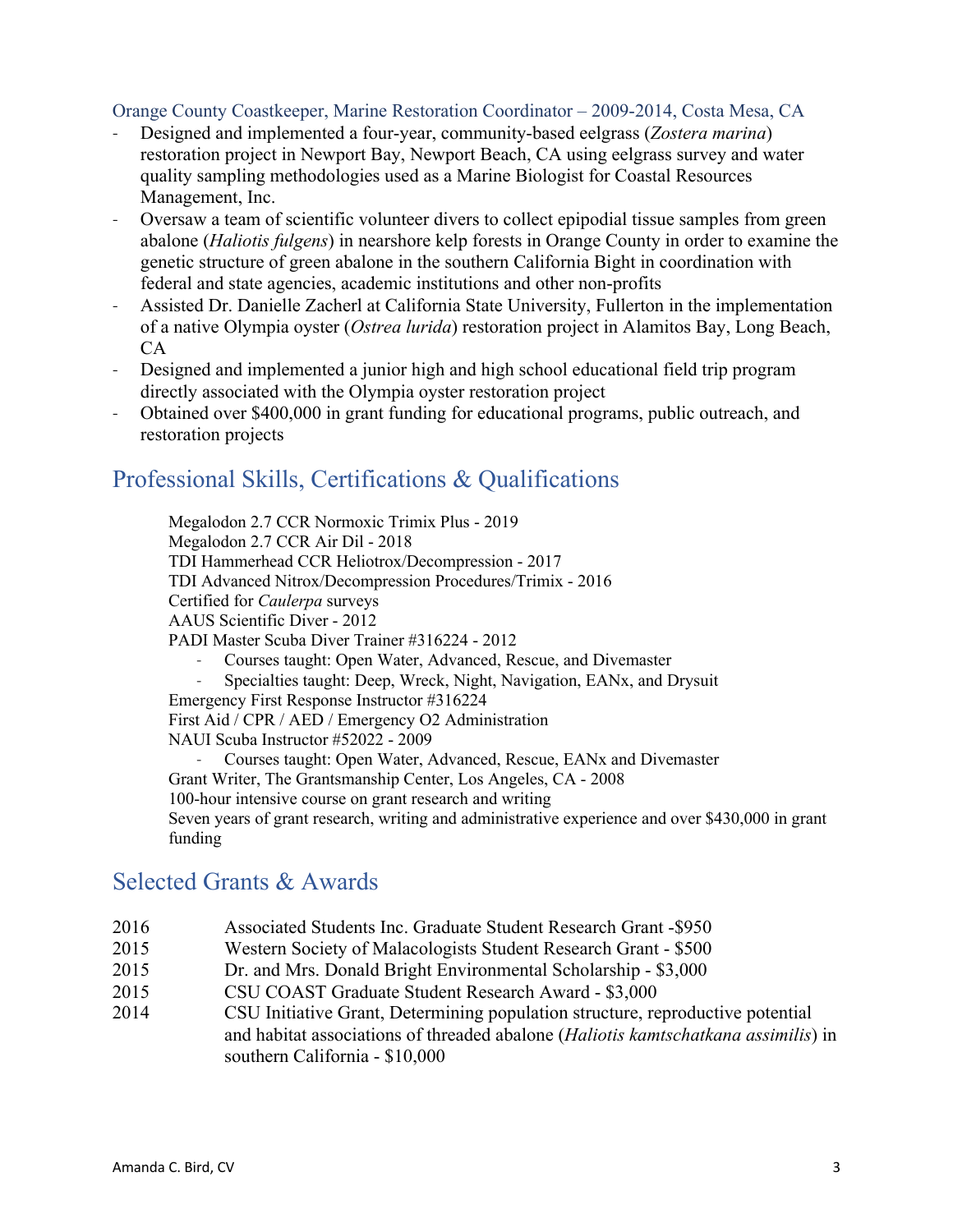| 2014      | California Sea Grant Program Development Award, Determining population<br>structure, reproductive potential and habitat associations of threaded abalone                                                                                                           |
|-----------|--------------------------------------------------------------------------------------------------------------------------------------------------------------------------------------------------------------------------------------------------------------------|
|           | (Haliotis kamtschatkana assimilis) in southern California - \$10,000                                                                                                                                                                                               |
| 2014      | Rachel Carson Scholarship in Conservation Biology, Department of Biological<br>Science, CSU Fullerton - \$1,000                                                                                                                                                    |
| 2014      | Southern California Wetlands Recovery Project, Community-Based Restoration                                                                                                                                                                                         |
|           | Grant, Eelgrass restoration in Upper Newport Bay. With Orange County<br>Coastkeeper - \$15,000                                                                                                                                                                     |
| 2013      | California State Parks Foundation, Restoration and Conservation of Green                                                                                                                                                                                           |
|           | abalone (Haliotis fulgens) in Southern California. With OC Coastkeeper and Reef<br>Check California - \$7,400                                                                                                                                                      |
| 2012      | NOAA Habitat Restoration Center and State Coastal Conservancy, Restoration of<br>native oysters, <i>Ostrea lurida</i> , in Alamitos Bay, CA. With Dr. Danielle Zacherl,<br>California State University, Fullerton, OC Coastkeeper, and KZO Education -<br>\$89,100 |
| 2012      | The Surfer's Journal, Restoration and Conservation of Green (Haliotis fulgens) in<br>Southern California. With OC Coastkeeper - \$10,000                                                                                                                           |
| 2011      | NOAA Habitat Restoration Center and State Coastal Conservancy, Upper                                                                                                                                                                                               |
|           | Newport Bay Eelgrass Restoration Project. With OC Coastkeeper and Coastal                                                                                                                                                                                          |
|           | Resources Management, Inc - \$156,000                                                                                                                                                                                                                              |
| 2004-2008 | Arizona State University Provost's Scholarship, full 4-year academic scholarship                                                                                                                                                                                   |

## Publications

Bird, A.B. 2018. Determining population structure, reproductive potential and habitat associations of threaded abalone (*Haliotis kamtschatkana assimilis*) in southern California. Thesis (MS). California State University, Fullerton.

Gruenthal, K.M., Witting, D.A., Ford, T., Neuman, M.J., Williams, J.P., Pondella II, D.J., Bird, A., Caruso, N., Hyde, J.R., Seeb, L.W., and Larson, W.A. (2013). Development and application of genomic tools to the restoration of green abalone in southern California. *Conservation Genetics*. doi: 10.1007/s10592-013-0524-5.

## Select Reports

Obaza, A., A. Bird, M. Neuman and D. Witting. 2018. Abalone surveys and research at San Nicolas Island, CA. Report submitted in accordance with US Navy and NMFS Agreement #WCR-1511. 25 pp.

Neuman, M., K.L. Stierhoff, D. Witting, A. Bird, and A. Obaza. 2019. Report on Studies of Abalone Survey Methods, Habitat Monitoring and Movement. Final Report to Satisfy Interagency Agreement # US Navy WCR-1621. 48 pp.

## **Presentations**

#### Posters

Bird, A. B., M. Neuman, and D. Zacherl. 2015. Determining population structure, reproductive potential and habitat associations of threaded abalone (*Haliotis kamtschatkana assimilis*) in southern California. National Shellfisheries Association Annual Meeting, Monterey, CA.